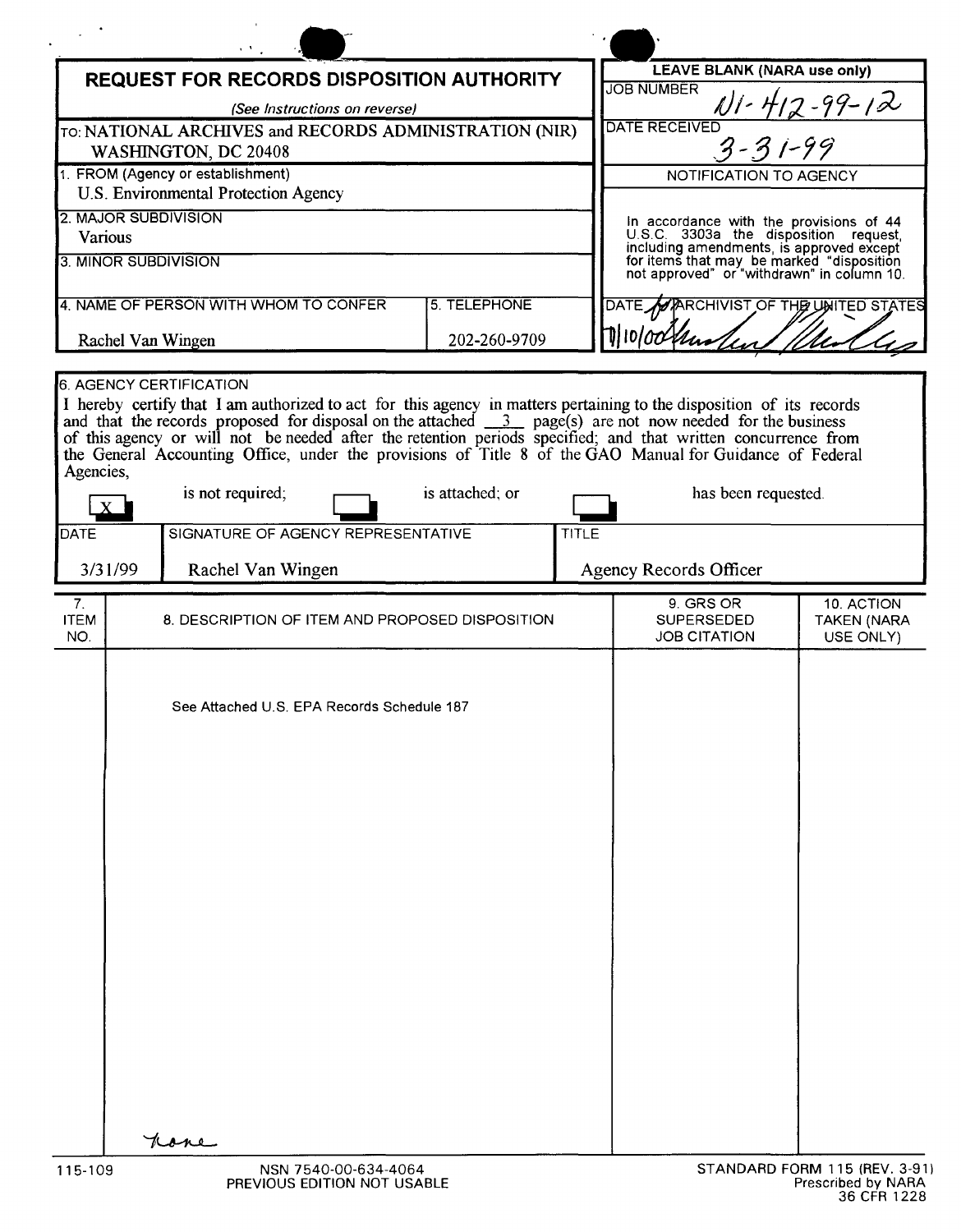



# **DRAFT OF 1/3/00**

# **U.S. EPA RECORDS SCHEDULE**

**SERIES TITLE:** Intra-Agency and Internal Committee Records

**PROGRAM:** All Programs

**EPA SERIES NO:** 187

 $\overline{I}$ 

**AGENCY FILE CODE:** COMT 187

**NARA DISPOSAL AUTHORITY:** N1-412-99-12 (Use this number to retire records to the FRC)

**APPLICABILITY:** Agency-wide

## *IDENTIFYING INFORMATION:*

**DESCRIPTION:** Includes records of meetings of committees and non-rulemaking work groups held within EPA. Consists of meeting agendas, official copies of minutes or transcripts of meetings, copies of official committee reports, and background papers.

**ARRANGEMENT:** Arrangement varies.

Case files None

**TYPE OF RECORDS: SPECIFIC RESTRICTIONS:**

**MEDIUM: VITAL RECORD:** Paper, electronic No

**FUNCTIONS SUPPORTED:** Program operations

**SPECIFIC LEGAL REQUIREMENTS:** None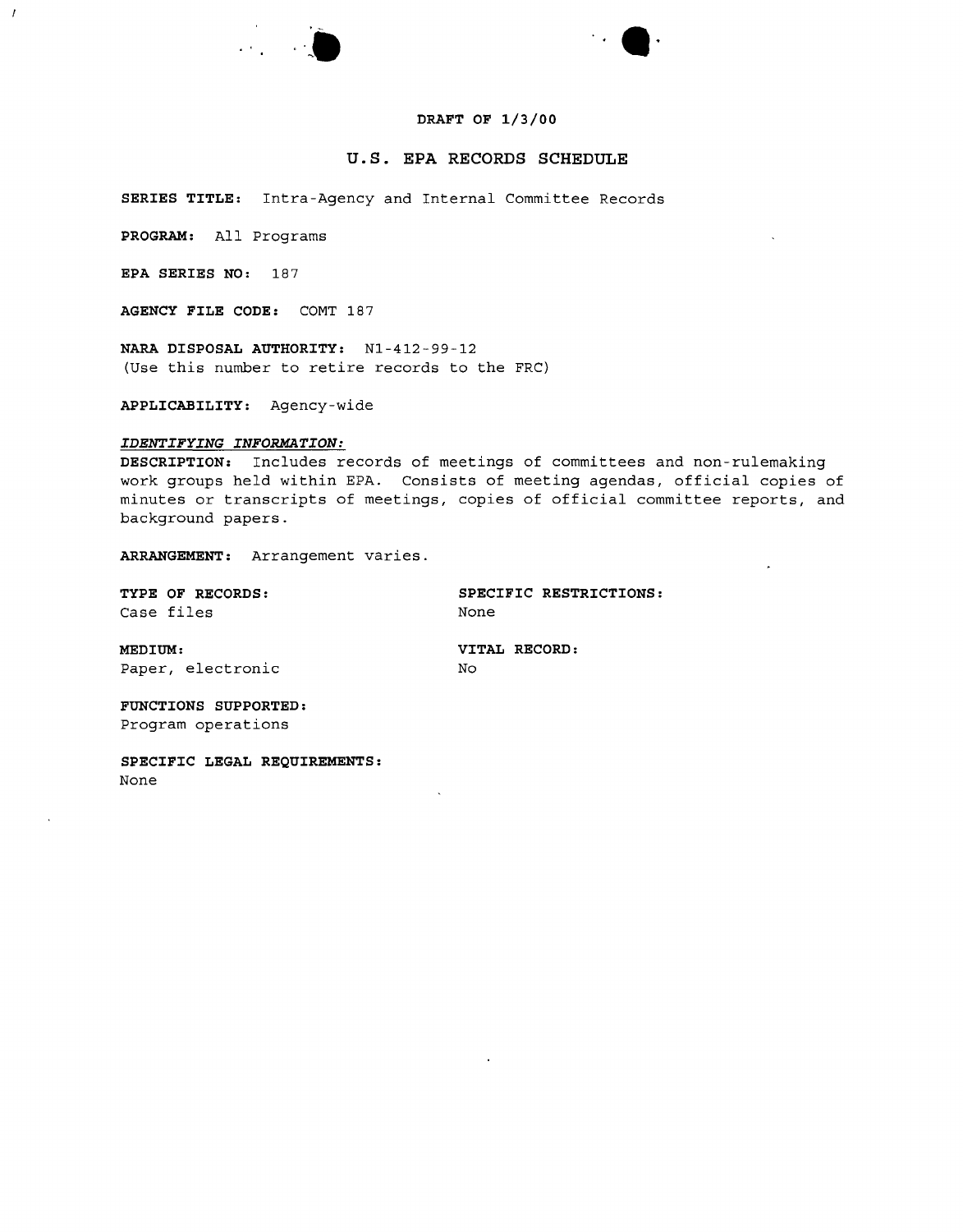



#### **EPA SERIES NO. 187**

### *DISPOSITION INFORMATION:*

a. Record copy: Disposable Yes

**FINAL DISPOSITION: TRANSFER TO FRC PERMITTED:**

b. Electronic version created with office automation applications: Disposable No

### **FILE BREAK INSTRUCTIONS:**

a. Break file when committee superseded or canceled, at the completion of a significant activity (e.g., completion of a research report), or at the change of committee chair.

b. See Disposition Instructions.

## **DISPOSITION INSTRUCTIONS:**

a. Keep inactive materials in office 1 year after file break, then retire to FRC. with FRC approval, records may be retired to FRC prior to designated time if volume warrants. Destroy when 5 years old.

b. Delete when record copy is produced.

#### *APPLICATION GUIDANCE:*

**REASONS FOR DISPOSITION:** Disposition based on NCl-412-78-5/1, previously approved by the National Archives.

**AGENCY-WIDE GUIDANCE:** Disposition is to be applied by committee chair who designates the official copy of committee records and custodian. Copies incorporated into other records series should be disposed of in accordance with the disposition instructions of the related series. Other meetings (for example, meetings with contractors) should be filed with that series and disposed of in accordance with the disposition instructions for that series. All other copies may be destroyed when no longer needed.

Other committee records can be found in:

EPA 181 - Federal Advisory Committee/Board Records EPA 182 - Meeting Arrangement Records EPA 186 - Inter-Agency Committee Records EPA 188 - EPA Steering Committee Files EPA 518 - Rulemaking Committees

# **PROGRAM OFFICE GUIDANCE/DESCRIPTIVE INFORMATION:**

*CUSTODIAL INFORMATION:* **CONTROLLING UNIT:** Multiple units **CONTACT POINT:**

| Name:            | Name:      |
|------------------|------------|
| Location:<br>۰   | Mail Code: |
| Inclusive Dates: | Telephone: |